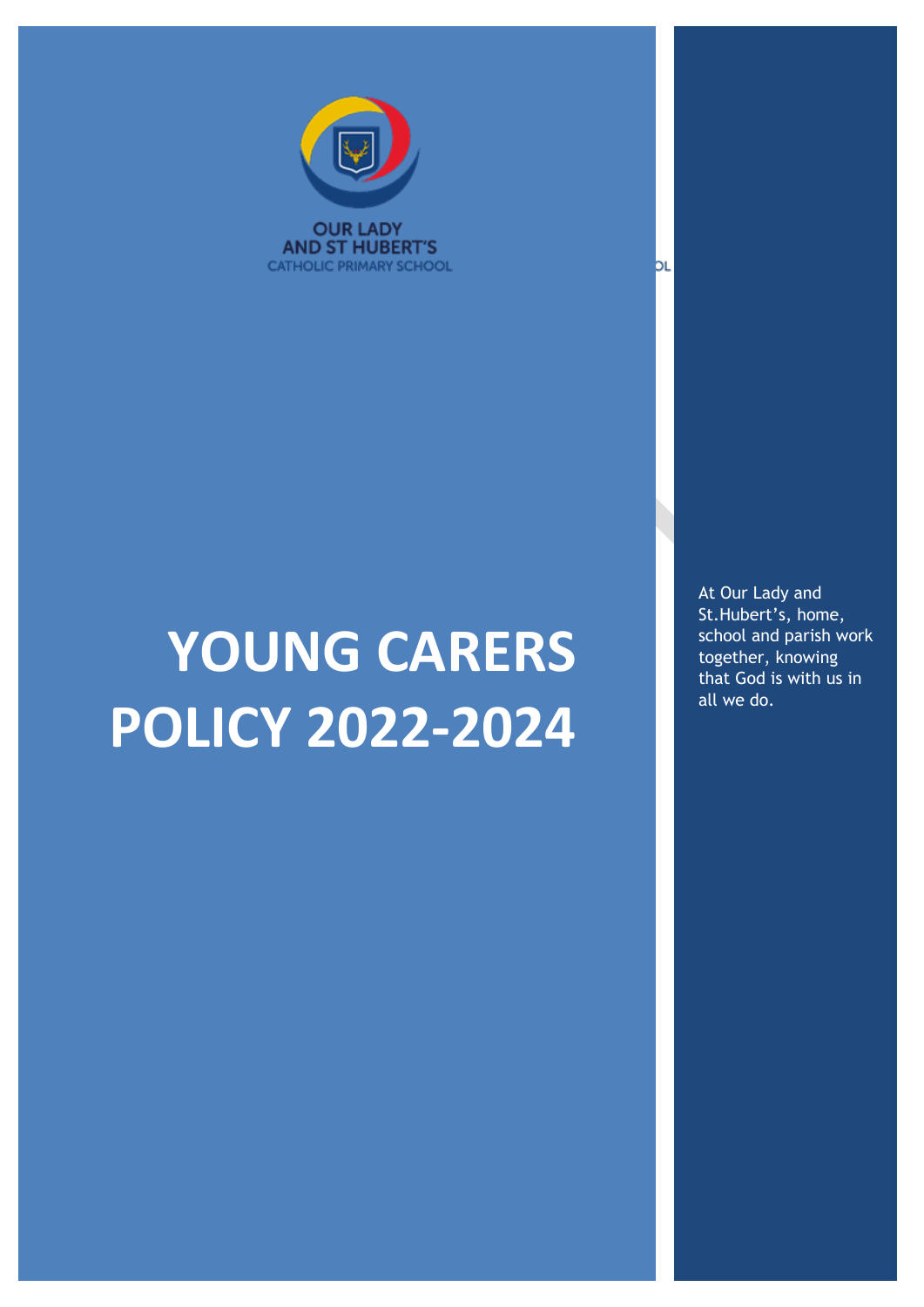

## **OLSH Young Carers Policy**

In accordance with our Mission Statement '*At Our Lady & St. Hubert's, home, school and parish work together as we grow and learn, knowing that God is with us in all we do'.*

### **Date: February 2020 Review date: February 2022**

At OLSH's we believe that all children and young people have the right to learn, enjoy and achieve, regardless of what is happening at home. We have developed our Young Carers Policy to show how we will support any pupil who helps to look after someone at home and to demonstrate how we will try to relieve some of the worries which young carers have about home and their school work.

**Defining a Young Carer**: A young person under 18 years of age who helps to look after a family member who is disabled, physically or mentally ill or has a substance misuse problem. Caring can involve physical or emotional care, or being responsible for someone's safety and wellbeing. The level of responsibility assumed by a young carer is often inappropriate to their age and beyond the level of simply helping out at home as part of the process of growing up.

OLSH's acknowledges that there are likely to be young carers among its pupils, and that being a young carer can have an adverse effect on their education. Young carer's might experience:

- Being late or absent because of responsibilities at home
- Concentration problems, anxiety or worry in school
- Emotional distress
- Tiredness in school
- Lack of time for homework
- Poor attainment
- Becoming angry or frustrated
- Isolation –feeling no-one understands
- Bullying and low self-esteem

#### **IDENTIFYING YOUNG CARERS**

During the school enrolment process for new pupils, the school will:

• Identify parents or family members who have disabilities or other long-term physical/mental health conditions. • Clarify whether the pupil has caring responsibilities. Identify whether the young carer has any additional needs that need to be supported.

• Establish individual pupil plans to recognise the child's specific needs as a young carer.

Where appropriate, a young carer may be referred to the LA or other support agencies for a need's assessment. Our Lady and St Hubert's will continuously bear in mind that where a parent has a disability, mental health or substance abuse issue, the pupil might be the carer whilst showing none of the indicative signs of a young carer.

#### **We will**

**•** Have designated member of staff with special responsibility for young carers – Pastoral Lead